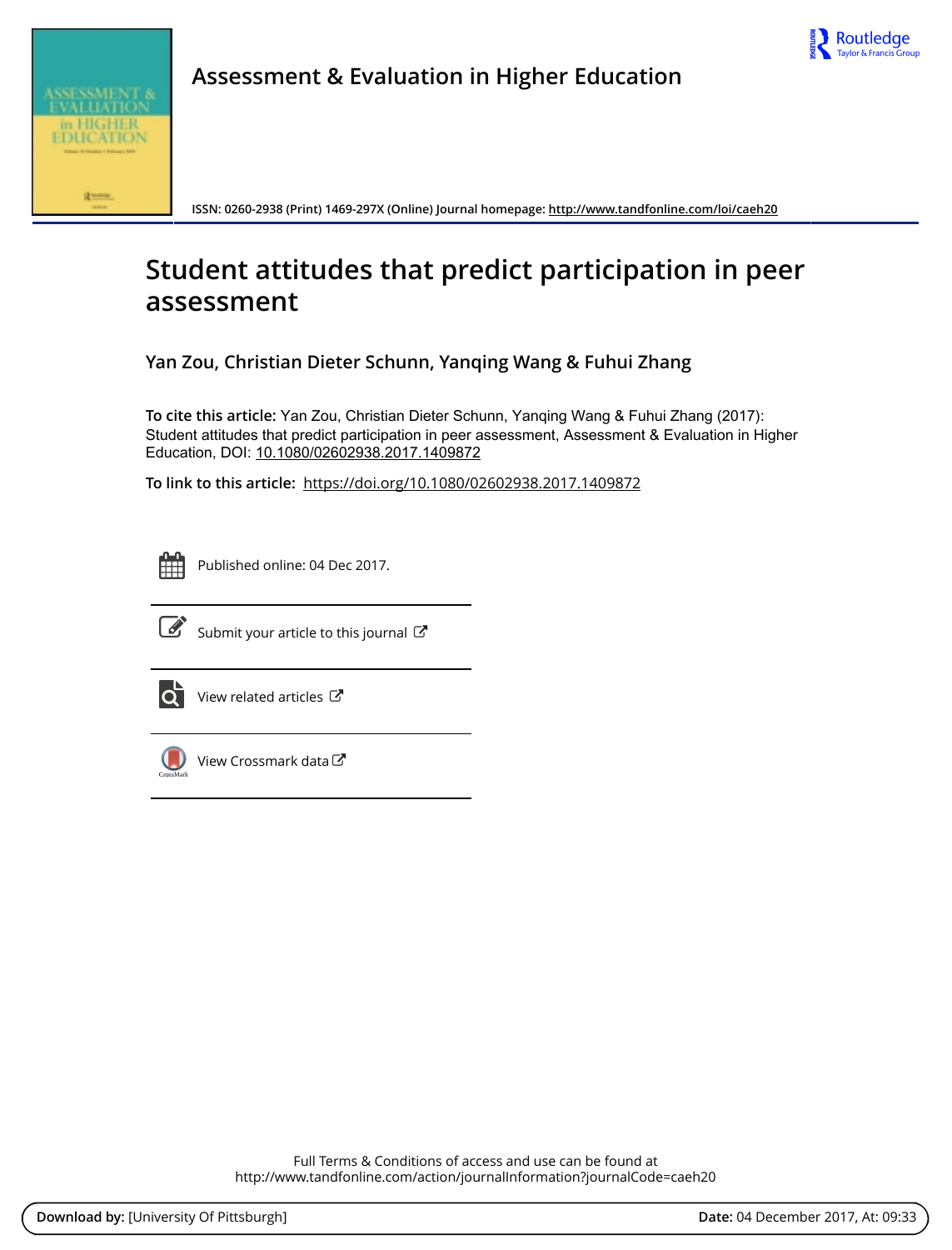# **Student attitudes that predict participation in peer assessment**

Yan Zou<sup>a,b</sup>, Christian Dieter Schunn<sup>b</sup>, Yanging Wang<sup>b[,c](#page-1-2)</sup> **D** [a](http://orcid.org/0000-0002-5961-0482)nd Fuhui Zhang<sup>[b](#page-1-1)[,d](#page-1-3)</sup>

<span id="page-1-2"></span><span id="page-1-1"></span><span id="page-1-0"></span><sup>a</sup>School of Foreign Languages, Beihang University, Beijing, China; bLearning Research & Development Center, University of Pittsburgh, Pittsburgh, USA; 'School of Management, Harbin Institute of Technology, Harbin, China;<br><sup>d</sup>School of Foreign Languages, Northeast Normal University, Changchun, China

#### **ABSTRACT**

Peer assessment has been widely applied to actively engage students in learning to write. However, sometimes students resist peer assessment. This study explores reviewers' attitudes and other underlying factors that influence students' participation in online peer assessment. Participants were 234 Chinese undergraduates from two different academic backgrounds: engineering majors (*n* = 168) and English majors (*n* = 66). Gender, academic background and prior experience with peer assessment were all related to participation levels. Moreover, factor analyses revealed three attitudinal factors: (1) *positive attitude* (a general endorsement of the benefits of peer assessment), (2) *interpersonal negative* (concerns about the negative effects on interpersonal relationships), and (3) *procedural negative* (doubts about the procedural rationality of peer assessment). Among the attitudinal factors, *procedural negative* was negatively associated with participation, as expected. Interestingly, *interpersonal negative* was associated with greater participation, and *positive attitude* was associated with lower participation, in part because students worked hard on each review rather than doing many reviews superficially. Implications for instruction are discussed.

#### <span id="page-1-3"></span>**KEYWORDS**

<span id="page-1-18"></span><span id="page-1-17"></span><span id="page-1-15"></span><span id="page-1-14"></span><span id="page-1-13"></span><span id="page-1-11"></span><span id="page-1-10"></span><span id="page-1-9"></span><span id="page-1-8"></span><span id="page-1-5"></span>Peer assessment; student participation; student attitudes; EFL writing

Routledge Taylor & Francis Group

Check for updates

# **Introduction**

<span id="page-1-16"></span>As modern education increasingly focuses on self-directed and collaborative learning (Voogt et al. [2013](#page-12-0)), teachers of English as a foreign language (EFL) are turning to more collaborative activities that actively engage students in learning to write (Reid [1993](#page-12-1); Watanabe and Swain [2007;](#page-12-2) Yang [2014\)](#page-12-3). One popular example is peer assessment, a collaborative learning activity that has been widely practiced in EFL writing classes over the last two decades, proving to be reliable and valid in many learning contexts (Cho, Schunn, and Wilson [2006](#page-11-0); Cheng, Hou, and Wu [2014](#page-11-1); Li et al. [2016](#page-11-2)). Peer assessment, also called peer evaluation, peer feedback or peer review, is defined in Topping's ([1998](#page-12-4)) highly cited review as 'an arrangement in which individuals consider and specify the amount, level, value, quality or success of the products or outcomes of learning of peers of similar status' (250).

<span id="page-1-12"></span><span id="page-1-7"></span><span id="page-1-6"></span><span id="page-1-4"></span>Research has consistently found that peer assessment is beneficial to learners as both an assessor and assessee (Berg [1999](#page-11-3); Paulus [1999;](#page-12-5) Patchan, Schunn, and Clark [2011](#page-12-6)), leading to positive impacts on students' performance in subsequent examinations (Jhangiani [2016\)](#page-11-4). However, student attitudes towards peer assessment are mixed. Some studies found that students held positive attitudes towards and were overall receptive to peer assessment (Gatfield [1999](#page-11-5); Roskams [1999](#page-12-7); Liu and Yuan [2003;](#page-11-6) Collimore, Paré,

© 2017 Informa UK Limited, trading as Taylor & Francis Group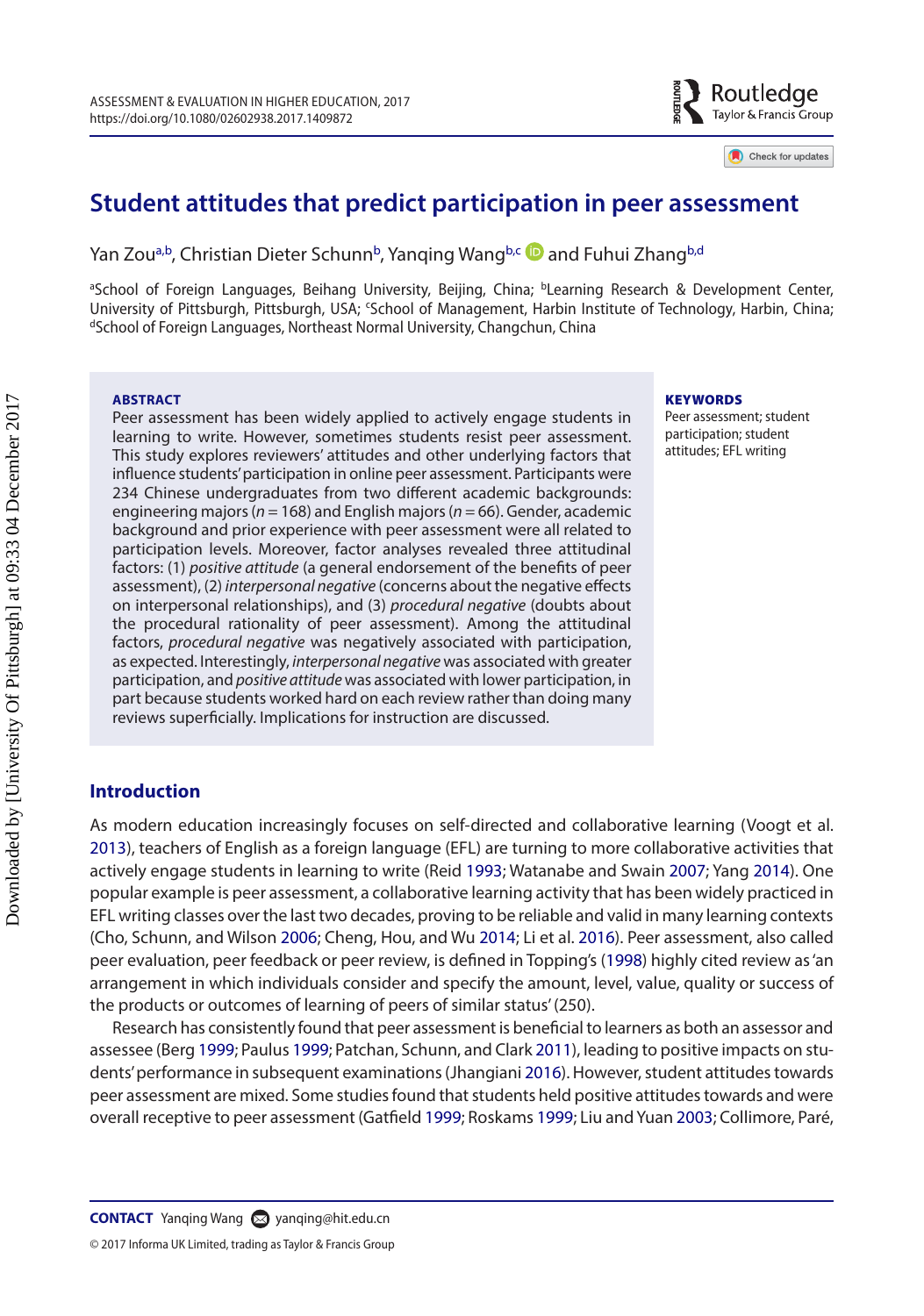<span id="page-2-14"></span><span id="page-2-10"></span><span id="page-2-9"></span><span id="page-2-7"></span><span id="page-2-6"></span><span id="page-2-5"></span><span id="page-2-4"></span><span id="page-2-2"></span>and Joordens [2015;](#page-11-7) Schunn, Godley, and DeMartino [2016](#page-12-8)). However, other studies found a range of negative attitudes towards peer assessment implementation (Roskams [1999](#page-12-7); Lin, Liu, and Yuan [2002](#page-11-8); Wen and Tsai [2006;](#page-12-9) Kaufman and Schunn [2011](#page-11-9); Praver, Rouault, and Eidswick [2011](#page-12-10); McGarr and Clifford [2013](#page-11-10); Collimore, Paré, and Joordens [2015\)](#page-11-7). Negative attitudes towards peer assessment include the perceived reliability of student ratings (Liu and Carless [2006\)](#page-11-11), perceived expertise of assessors (Cheng and Warren [2005;](#page-11-12) Liu and Carless [2006;](#page-11-11) Kaufman and Schunn [2011\)](#page-11-9), power relations among students (Brown and Knight [1994;](#page-11-13) Liu and Carless [2006](#page-11-11)), time available to do the activity (Liu and Carless [2006](#page-11-11)) and the appropriateness of grades based on peer assessment (Wen and Tsai [2006;](#page-12-9) Kaufman and Schunn [2011\)](#page-11-9).

<span id="page-2-13"></span><span id="page-2-11"></span><span id="page-2-1"></span><span id="page-2-0"></span>Attitudes towards peer assessment may vary by the context or characteristics of the learners engaged in peer assessment; such variation may be particularly large given the wide range of contexts in which peer assessment is implemented. One regularly studied factor influencing attitudes is gender. Researchers sometimes found more positive attitudes towards peer assessment in male students (Wen and Tsai [2006\)](#page-12-9), and sometimes more positive attitudes in female students (Warrington, Younger, and Williams [2000](#page-12-11)), and sometimes no difference (Cheng, Hou, and Wu [2014;](#page-11-1) Collimore, Paré, and Joordens [2015](#page-11-7)). These inconsistent gender effects may be explained by some other underlying factor (e.g. major) that is correlated with gender to different degrees across learning contexts. For example, compared to English majors, Chinese engineering students are less motivated in English learning (Tang [2012](#page-12-12)), and engineering students generally think reading and listening are more important than writing and are less willing to spend effort in writing (Wang, Xuan, and Chen [2006](#page-12-13); Gu [2007](#page-11-14)). Other researchers found that there was a significant association between students' major and perceived ease of peer assessment (e.g. students majoring in business, economics, and law were more likely to report that peer assessment was easy to implement than students in humanities) (Praver, Rouault, and Eidswick [2011\)](#page-12-10). In addition, some majors may have more prior peer assessment experiences, which have been previously associated with having less negative attitudes towards peer assessment (Wen and Tsai [2006\)](#page-12-9).

<span id="page-2-12"></span><span id="page-2-8"></span><span id="page-2-3"></span>Despite the extensive examination of student attitudes towards peer assessment, only a few case studies examined the consequences of these attitudes, including the most obvious consequence, levels of participation in peer assessment. As with any kind of in or out-of-class activity, not all students complete their required peer review tasks (Patchan, Schunn, and Correnti [2016\)](#page-12-14). If student's participation is especially low, some students may fail to receive any feedback, and others will fail to receive the learning benefits of doing peer assessment. To foreshadow our study context, in one class, fewer than 50% of the students completed their peer review activities although these same students completed other class assignments at much higher rates.

<span id="page-2-15"></span>Prior studies have attempted to reveal the underlying factors that impact peer assessment participation. Yu and Lee ([2015](#page-12-15)) framed the issue from an activity theory perspective and concluded that students' participation in peer feedback was 'driven and defined by their motives' (589). Cheng, Hou, and Wu [\(2014\)](#page-11-1) found that students with more positive attitudes towards peer assessment tended to participate more in peer assessment, defined as the number of peer comments the students provided. However, their study did not examine what kind of attitudes drove participation. In general, little is known about which peer-related attitudes may lead to differences in students' participation in peer assessment. For example, are perceptions about the benefits of peer assessment more important or are concerns about peer assessment more important?

Based on these critical gaps in the literature on peer assessment, this study explores the underlying factors that influence students' participation in peer assessment in writing instruction:

(RQ1) What kinds of attitudes about peer assessment drive students' participation in peer assessment? To address issues of generalizability, data is collected from course contexts with very different attitudes towards writing: English majors who are likely to place considerable importance on writing instruction and engineering majors who are likely to have less positive assessments about the importance of writing instruction. We examine three additional demographic factors that were implicated in prior research on peer assessment and may be correlated with attitude: gender, academic background and prior experience with peer assessment. (RQ2) We then explore which of these demographic variables is directly associated with peer assessment participation, and (RQ3) whether attitudinal differences explain the effects of these variables on peer assessment participation.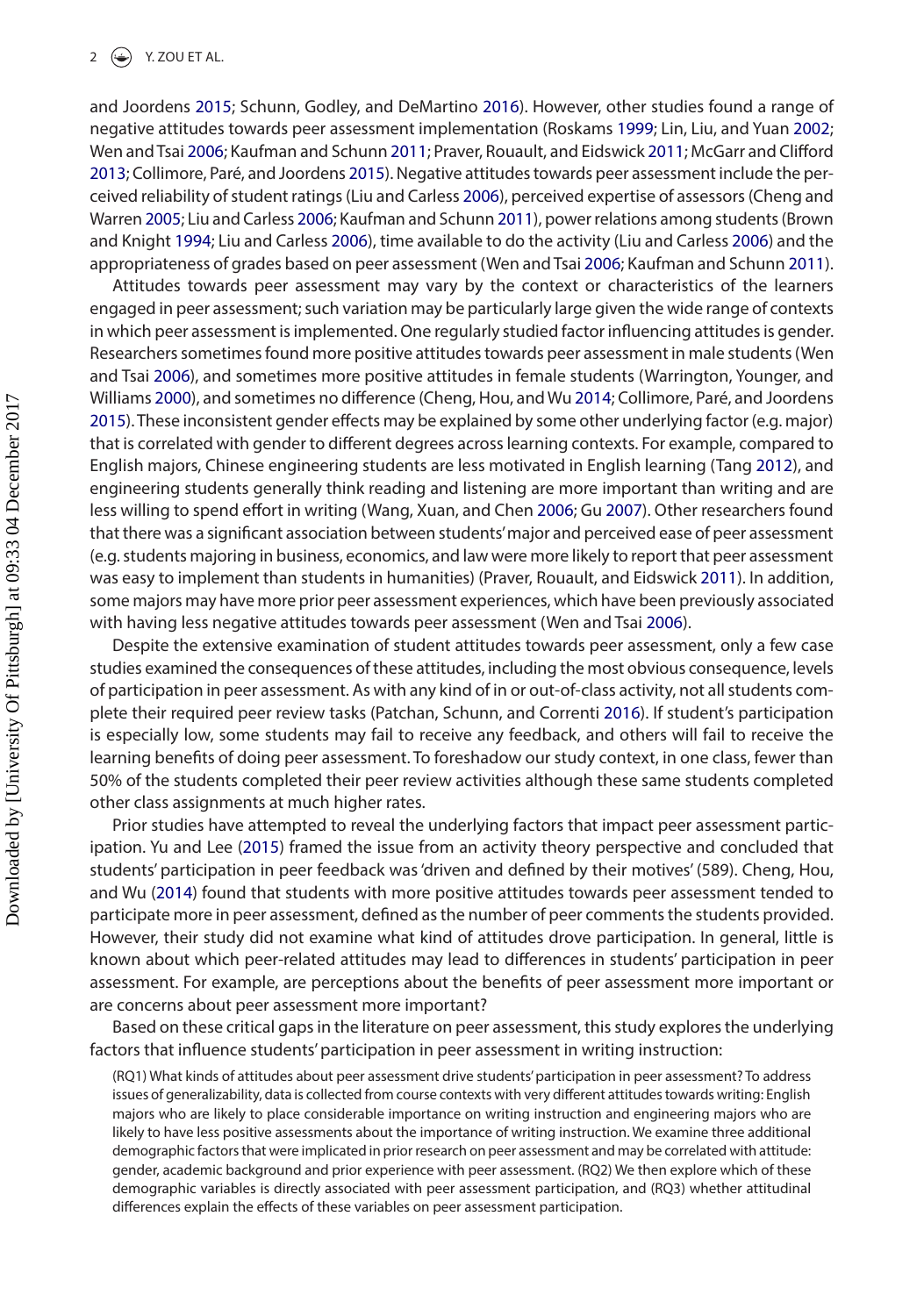# **Methods**

#### *Participants*

In total, 234 students from two strong, research-oriented universities in two large cities in northeast China, one in Beijing (168 students), the other in Changchun (66 students), participated in the peer assessment activities. The Beijing students were engineering or engineering science majors (henceforth called engineering majors for simplicity), enrolled in an introductory English course called *English Reading and Writing*. All Changchun students were English majors, enrolled in a more advanced English course called *Thesis Writing for EFL Students*. These courses were selected because the instructors used a common online peer review system, SWoRD, and we did not wish to confound participation rates with differences in the ease of use of peer assessment system.

<span id="page-3-2"></span>The final sample includes 105 students (59% engineering majors; 54% females) who completed the survey measures. Similar to other participation metrics, the survey response rate was higher in the English majors (59%) than in the engineering majors (37%); both rates are higher than typical response rates (30%) for anonymous student surveys (Nulty [2008\)](#page-12-16). Although gender and major were correlated, it was not perfect: 34% of engineering majors were female, and 87% of English majors were female.

#### *Materials*

#### *Scaffolded writing and reviewing in the discipline*

<span id="page-3-5"></span><span id="page-3-4"></span><span id="page-3-3"></span><span id="page-3-1"></span><span id="page-3-0"></span>SWoRD (Scaffolded writing and reviewing in the discipline) is an online peer assessment platform (Cho and Schunn [2007](#page-11-15); Schunn [2016](#page-12-17)), with many features that are common to online peer assessment systems, such as Calibrated Peer Review (Russell [2004](#page-12-18)), Expertiza (Gehringer [2010](#page-11-16)) and EduPCR (Wang et al. [2016\)](#page-12-19). Drafts are distributed randomly and anonymously to (usually five) students for review. Reviewers are required to grade each essay on seven-point rating scales (with anchors that are specific to each reviewing scale) and write specific feedback for each writing dimension as specified by their instructor to match the focus of the given writing assignment.

After the reviewers have submitted the ratings and comments, the authors receive their peers' feedback and a mean rating on each writing dimension. With the received peer comments and ratings, students produce a second draft, which can then be peer reviewed again. For our study, students in both classes engaged in this writing-reviewing-revising-reviewing process once for each paper they wrote.

With SWoRD, after receiving each round of reviews and ratings, the authors also rate the helpfulness of the reviews they have received on a five-point rating scale: this step is called back-evaluation. Reviewers receive a helpfulness grade based upon the mean helpfulness ratings they receive. This step provides accountability for higher quality comments.

#### *Assignments*

Students in both courses were required to complete two essays, initially submitted for peer assessment via SWoRD and then to the instructor for grading (a few students failed to submit essays on SWoRD and the instructors graded those papers manually). The details of the writing assignments were matched to the performance level of the students. The engineering students wrote one autobiography and one summary of a novel read in class. The English students wrote a literature review and methodology section for their senior thesis paper. Because engineering students had high levels of resistance towards English writing (Wang, Xuan, and Chen [2006;](#page-12-13) Gu [2007](#page-11-14); Tang [2012](#page-12-12)), they ended up only writing one draft for each assignment with peer review and back-evaluation; by contrast, the English students wrote two drafts for both assignments with peer review and back-evaluation. We therefore focus on the first draft.

#### *Measures*

Primary measures were derived from a survey that was completed anonymously to encourage honest responses about the sensitive topic of work non-completion. Note that all questions were asked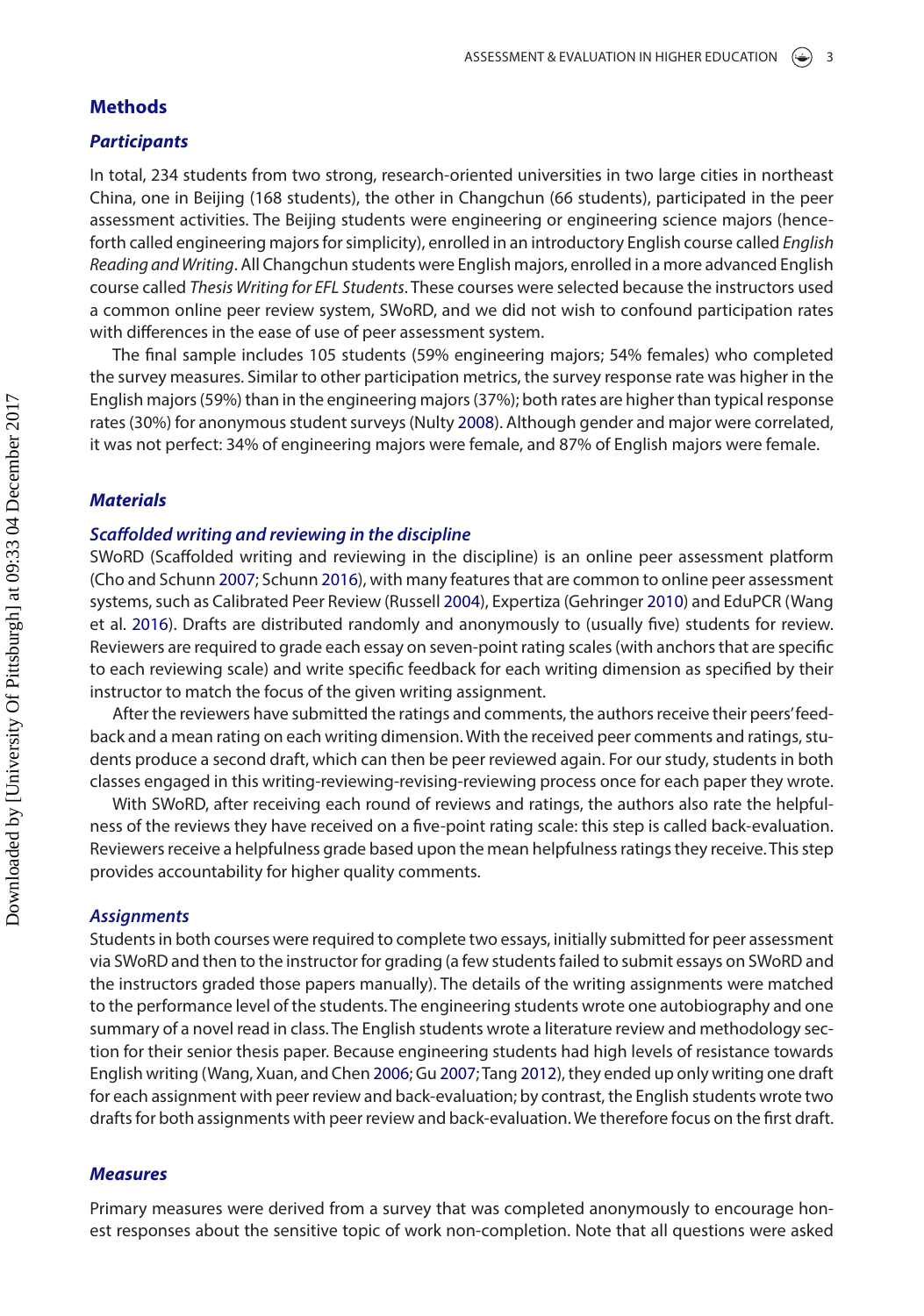in Chinese to ensure understanding, but we present English translations [\(https://wenku.baidu.com/](https://wenku.baidu.com/view/96dd4287b1717fd5360cba1aa8114431b90d8e1b) [view/96dd4287b1717fd5360cba1aa8114431b90d8e1b\)](https://wenku.baidu.com/view/96dd4287b1717fd5360cba1aa8114431b90d8e1b).

#### *Participation in peer assessment*

The first section of the survey asked about students' participation in peer assessment. We investigated the degree of students' participation in peer assessment using the survey data instead of the data recorded in SWoRD in order to link it with the anonymous attitudinal data. Participation involved the following two variables:

- *reviews* (*how many papers did you review?*): the number of papers reviewed by each reviewer. Although each student was required to complete five reviews, some students reviewed fewer, with the observed number of reviews ranging from 0 to 5. In this study, 20 out of 105 respondents did not do any reviews. We treated this variable as a count variable;
- <span id="page-4-0"></span>• *back*-*evaluations* (*did you do back*-*evaluation?*): whether the author completed back-evaluation. This measure was implemented as a binary completed-or-not variable because this step was relatively simple to complete when started and thus students tended to do this in an all-or-none fashion.

#### *Attitudes towards peer assessment*

<span id="page-4-1"></span>To understand what students thought about peer assessment, we developed a survey form based upon prior research on student attitudes towards peer assessment (Cheng and Warren [2005](#page-11-12); Wen, Tsai, and Chang [2006](#page-12-20); Kaufman and Schunn [2011;](#page-11-9) McGarr and Clifford [2013](#page-11-10); Planas Lladó et al. [2014](#page-12-21)). Students indicated their degree of agreement on a Likert scale of 1 (strongly disagree) to 5 (strongly agree) with statements about the usefulness of peers' and one's own feedback, the positive and negative nature of peers' and one's own feedback, and the fairness of peer grades etc.

An Exploratory Factor Analysis (EFA) using varimax rotation was applied to the attitude data. We want to find out the underlying attitudinal factors through the 25 survey responses. EFA is a family of statistical methods used to discover latent factors underlying a relatively large set of individual response variables, especially in survey-based research when researchers have no strong a priori hypothesis about how many separable factors there will be. Since individual response items may involve a combination of underlying factors, a rotation method is typically used in the EFA to find the factors. The result of EFA will present a factor loading (varying from −1 to 1) for each survey question, which reflects the strength of the association of the item with each factor. A loading of 0.3 is a common threshold for deciding whether an item has a meaningful contribution to the factor.

The EFA on the attitude data revealed that the statements could be clustered into three underlying factors: (1) *positive attitude* (a general endorsement of benefits of peer assessment), (2) *interpersonal negative* (concerns about the negative effects on interpersonal relationships), and (3) *procedural negative* (doubts about the procedural rationality of peer assessment). The *procedural negative* involved a number of different doubts about whether peer assessment could sensibly be done by students, e.g. cognitive problems (not knowing what to do or feeling the assessment is the responsibility of teachers), lack of training in peer assessment, lack of confidence in their own and their peers' ability as assessors.

Table [1](#page-5-0) lists the keywords for specific survey statements (translated from Chinese) associated with each factor and factor loadings (above 0.3) for each survey statement from the EFA. A few statements have significant loading on two factors. We clustered them into the factor with the larger value, with one exception that had similarly large loadings on two factors: 'It's not students' duty to review the writing'. We manually clustered it to *procedural negative* instead of *interpersonal negative* based on theoretical match.

A score for each factor was created by computing a mean across included items. The *positive attitude* factor was not significantly correlated with the *interpersonal negative* (*r* = 0.05), but negatively correlated with *procedural negative* (*r* = −0.29, *p* < 0.01). The two negative factors had a relatively high correlation  $(r = 0.52, p < 0.001)$ , but were still sufficiently separated to allow for treatment as different factors.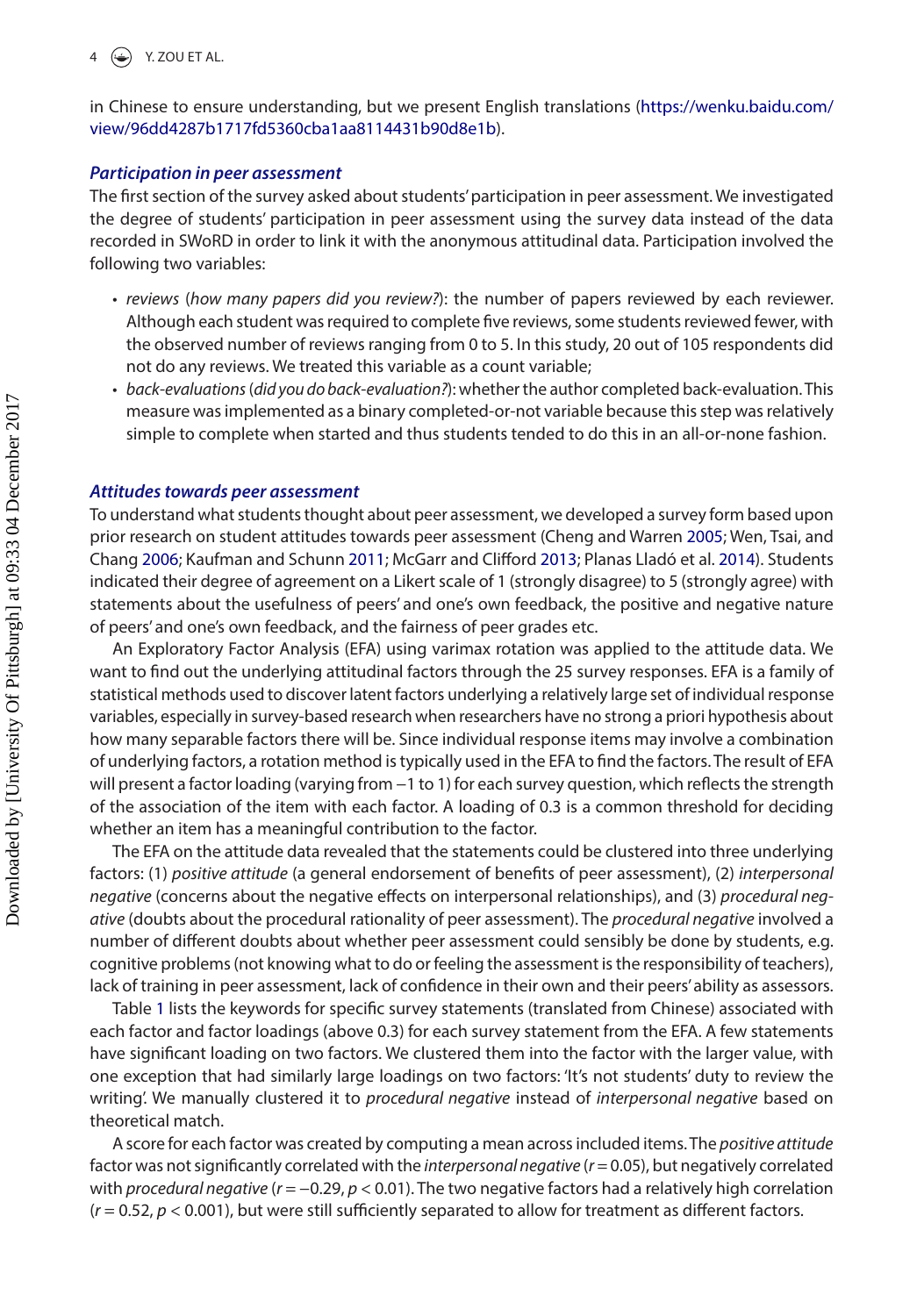|                        |                                                       | <b>Factor loadings</b> |      |      |
|------------------------|-------------------------------------------------------|------------------------|------|------|
| Attitudinal factors    | Attitudes towards peer assessment                     |                        | 2    | 3    |
| Positive attitude      | Identify the weaknesses                               | 0.84                   |      |      |
|                        | Understand assignment                                 | 0.77                   |      |      |
|                        | Improve my linguistic communication                   | 0.81                   |      |      |
|                        | Enhance my motivation                                 | 0.86                   |      |      |
|                        | More effective than teacher feedback                  | 0.69                   |      |      |
|                        | Take peer assessment seriously                        | 0.70                   |      |      |
|                        | I'm competent for peer review                         | 0.62                   |      |      |
|                        | Clear rubrics essential                               | 0.52                   | 0.39 |      |
|                        | Student making rubrics                                | 0.56                   | 0.34 |      |
|                        | Quality of peer assessment will be improved if graded | 0.44                   |      |      |
| Interpersonal negative | Doubt fairness                                        |                        | 0.65 |      |
|                        | Friendship is impaired                                |                        | 0.68 |      |
|                        | Reviews be fairer if anonymous                        |                        | 0.51 |      |
|                        | I have the right to complain                          |                        | 0.62 |      |
|                        | A lower helpfulness grade for a lower document grade  |                        | 0.68 |      |
|                        | I give a higher grade to friends                      |                        | 0.60 |      |
| Procedural negative    | Makes me nervous                                      |                        |      | 0.44 |
|                        | Takes too much time                                   |                        | 0.52 | 0.54 |
|                        | It is not my duty                                     |                        | 0.60 | 0.55 |
|                        | I'm not clear what to do                              |                        | 0.35 | 0.68 |
|                        | Competence influence quality of peer assessment       |                        |      | 0.34 |
|                        | Prefer teacher reviews                                |                        |      | 0.72 |
|                        | Prefer face-to-face reviews                           |                        |      | 0.64 |
|                        | Five essays to review is too much                     |                        |      | 0.61 |
|                        | Not fair to grade reviews                             |                        |      | 0.64 |

<span id="page-5-0"></span>**Table 1.** Survey questions on attitudes towards peer assessment along with factor analysis loadings.

# *Demographics and prior experiences*

To increases the sense of anonymity, the survey did not ask about the university students attended. Instead, major was inferred from the IP address of the completed online survey based on proximity to Beijing or Changchun; since the cities were more than 1000 km apart and in different provinces, which insured highly distinct IP addresses, this approach allowed for easy separation.

The survey also asked about students' prior experience with peer review and gender in order to see whether major, gender or prior experiences were the underlying causes of differential attitudes and behaviours. For prior experience, students were provided with four choices: (A) *Yes, online anonymous peer assessment* (45%); (B) *Yes, online real identity peer assessment* (7%); (C) *Yes, face*-*to*-*face in*-*class peer assessment* (24%); (D) *Never* (25%). For analysis, responses were converted into a binary yes/no (25% no peer assessment experience at all, 75% with some peer assessment experience).

# *Procedure*

Upon completion of the online class writing and reviewing assignments, students received a link to the online survey on their attitude towards SWoRD and peer assessment.

#### *Analysis approach*

To predict binary outcomes (e.g. doing back-evaluation or not), we use chi-square (*χ*2) for single binary predictors (e.g. gender, major and prior experience), and logistic regression for continuous predictors and for analyses of combining predictors (e.g. attitudinal factors). To predict continuous variables which were approximately normally distributed (e.g. attitudes), we use *t*-tests (with corrections for unequal variance, as appropriate) and multi-linear regression. To predict continuous variables that were not normally distributed or count variables (e.g. number of reviews completed), we used Spearman correlation and Poisson analysis (which is used to predict a dependent variable that consists of count data).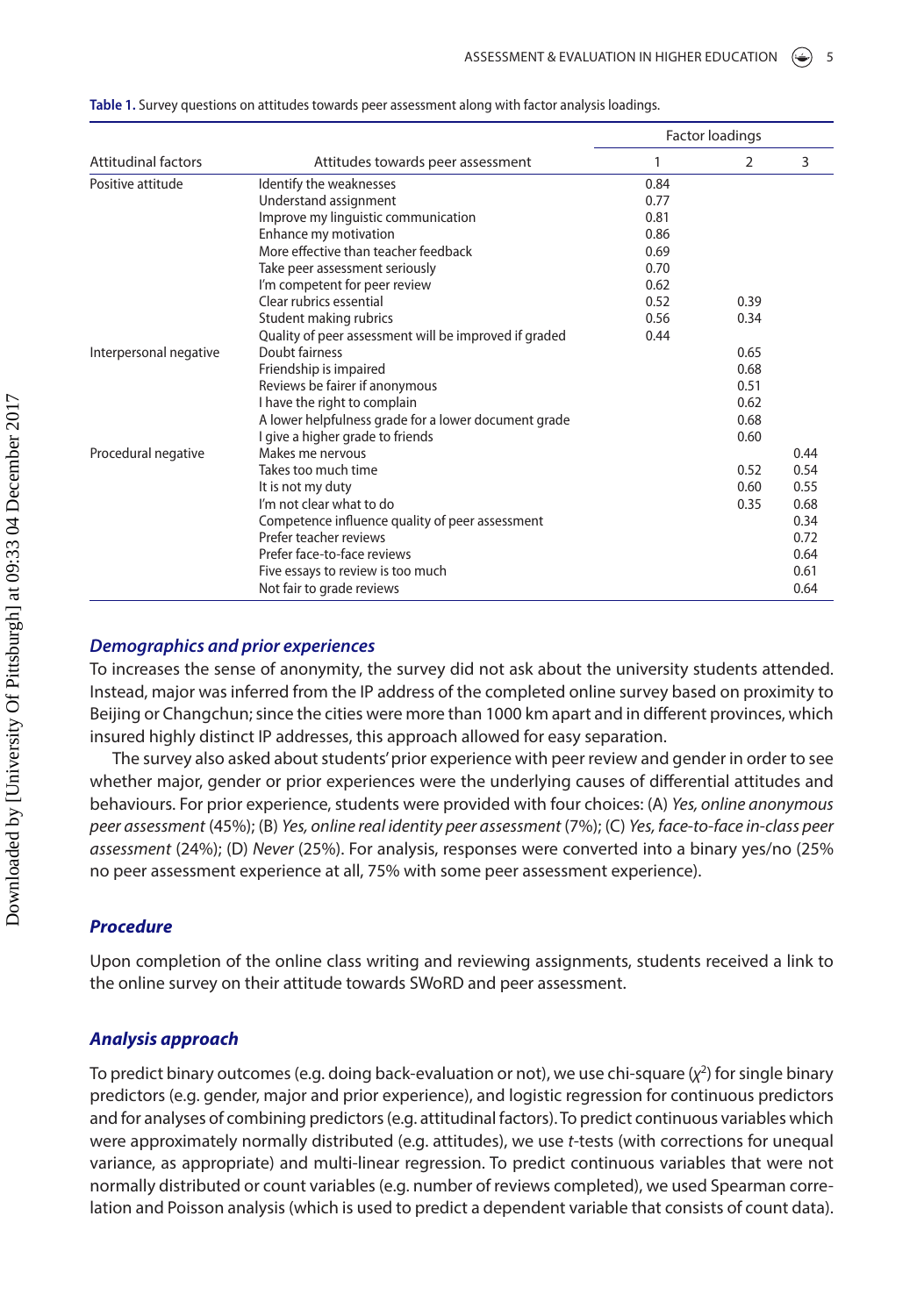# **Results**

#### *Attitudinal differences by background*

Table [2](#page-6-0) presents the relationship between demographic variables and attitudes towards peer assessment. We first treated the three background factors as independent predictors of attitude and did several independent *t*-tests to check the relations separately. We found that males had significantly lower concerns about *interpersonal negative* (*p* = 0.047). Major showed similar patterns, with engineering majors having significantly lower concerns about interpersonal issues (*p* < 0.01). Prior peer assessment experience was not significantly associated with any of the three attitudinal factors.

However, only the effects of major remained statistically significant on *interpersonal negative* (*p* < 0.05) when major, gender and prior experience were included into an overall model (see Table [3\)](#page-7-0): English majors tended to worry more about whether peer assessment activities would have some negative impact on the friendship with peers. In other words, as predicted, gender was only associated with attitudinal differences by virtue of being correlated with major.

#### *Peer assessment participation by background*

Table [2](#page-6-0) also presents the simple associations between each demographic variable and participation in peer assessment. Female students reviewed more papers (*p* < 0.001) and were more likely to complete the back-evaluation task (*p* < 0.001). Similarly, students with prior peer assessment experience reviewed significantly more papers ( $p = 0.002$ ) and were more likely to do back-evaluation ( $p < 0.01$ ). Likewise, English majors reviewed more papers (*p* < 0.001) and were also more likely to complete the back-evaluation task (*p* < 0.001). Rather than explore their unique contributions in a multiple regression, we instead focus on the underlying attitudinal explanations.

# *Attitude and peer assessment participation*

We first considered the three attitudinal factors as independent predictors of peer assessment participation. Based upon a Spearman correlation, none of the factors was significant predictors of number of papers reviewed, with *procedural negative* marginally correlated. Then we considered the three factors in an overall model and did a Poisson analysis. The result revealed that all three factors were statistically significant predictors of number of papers reviewed. Interestingly, *positive attitude* and *procedural negative* were negative predictors (Exp(*B*)<1), and *interpersonal negative* was a positive predictor (Exp(B) > 1) (see Table [4](#page-7-1)).

Similarly, when treated independently, none of the three attitudinal factors was a significant predictor of back-evaluation, with *interpersonal negative* marginally correlated. However, based upon a multiple

|                                       | Positive attitude    | Interpersonal<br>negative | Procedural<br>negative | Reviews               |                            |
|---------------------------------------|----------------------|---------------------------|------------------------|-----------------------|----------------------------|
| Predictor                             | (mean and SE)        | (mean and SE)             | (mean and SE)          | (mean and SE)         | <b>Back-evaluations</b>    |
| Gender                                | $t = 1.7, p = 0.09$  | $t = -1.98, p = 0.047$    | $t = 0.04, p = 0.97$   | $r = 0.52, p < 0.001$ | $\chi^2$ = 18.8, p < 0.001 |
| Female                                | 3.4(0.1)             | 3.2(0.1)                  | 3.2(0.1)               | 4.1(0.2)              | 75%                        |
| Male                                  | 3.6(0.1)             | 3.0(0.1)                  | 3.2(0.1)               | 1.9(0.3)              | 33%                        |
| Major                                 | $t = 1.75, p = 0.08$ | $t = -3.14, p < 0.01$     | $t = 1.0, p = 0.3$     | $r = 0.53, p < 0.001$ | $x^2 = 36.4, p < 0.001$    |
| Enalish                               | 3.4(0.1)             | 3.3(0.1)                  | 3.1(0.1)               | 4.6(0.2)              | 95%                        |
| Engineering                           | 3.6(0.1)             | 2.9(0.1)                  | 3.2(0.1)               | 2.2(0.3)              | 34%                        |
| Prior peer assess-<br>ment experience | $t = -1.0, p = 0.3$  | $t = -0.6, p = 0.5$       | $t = -0.1, p = 0.9$    | $r = 0.3, p = 0.002$  | $x^2 = 6.5, p < 0.01$      |
| No                                    | 3.4(0.2)             | 3.0(0.1)                  | 3.2(0.1)               | 1.9(0.5)              | 35%                        |
| Yes                                   | 3.5(0.1)             | 3.1(0.1)                  | 3.2(0.1)               | 3.5(0.2)              | 63%                        |

<span id="page-6-0"></span>**Table 2.** Association between demographic variables and participation and attitudes.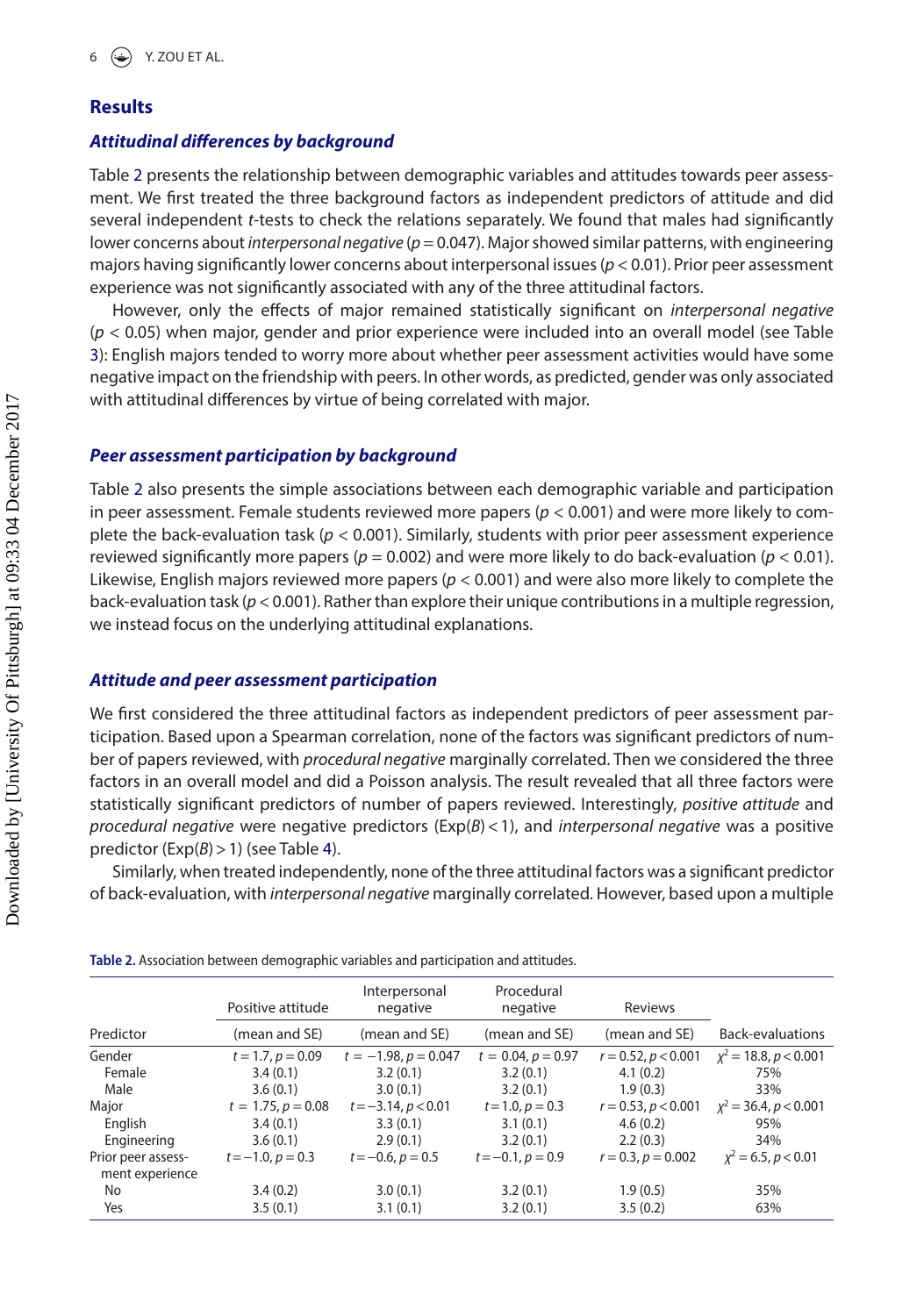<span id="page-7-0"></span>

|  | Table 3. Partial correlations of background and prior experience with attitudinal factors. |
|--|--------------------------------------------------------------------------------------------|
|--|--------------------------------------------------------------------------------------------|

|                                                    | Positive attitude | Interpersonal negative | Procedural negative |
|----------------------------------------------------|-------------------|------------------------|---------------------|
| Gender (male $= 1$ , female $= 2$ )                | $-0.17$           | 0.05                   | 0.06                |
| Major (engineer $= 1$ , English $= 2$ )            | $-0.09$           | $0.27$ <sup>*</sup>    | $-0.13$             |
| Prior peer assessment experience (no = 0, yes = 1) | 0.08              | 0.05                   | 0.02                |
| $p$ < 0.05.                                        |                   |                        |                     |

<span id="page-7-1"></span>**Table 4.** Attitudinal predictors of number of papers reviewed and back-evaluation completion.

|                                 | Reviews (Beta)                  |                   | Back-evaluations (Odds-ratio, $Exp(B)$ ) |  |
|---------------------------------|---------------------------------|-------------------|------------------------------------------|--|
| Simple regression<br>(Spearman) | Multiple regression<br>(Exp(B)) | Simple regression | Multiple regression                      |  |
| $-0.11$<br>0.06<br>$-0.19t$     | $0.76$ **<br>$1.37***$          | $1.7^t$           | 0.7<br>$3.47***$<br>$0.28***$            |  |
|                                 |                                 | $0.66$ **         | 0.6                                      |  |

 $tp < 0.1$ .

 $p^*$   $> 0.01$ .

logistic regression, both *interpersonal negative* and *procedural negative* were significant predictors of back-evaluation. *Interpersonal negative* had a positive effect (Exp(*B*)>1) on back-evaluation: the more students are worried about the negative impact of peer assessment on interpersonal relationship, the more they are likely to do back-evaluation, which agrees with the result of *reviews*. *Procedural negative* had a negative effect ( $Exp(B) < 1$ ): the more students doubt the rationality of peer assessment, the less likely they are to do back-evaluation.

Together, the significant connections between the variables across layers can be summarised in Figure [1,](#page-7-2) with solid lines for positive effects and dashed lines for negative relationships.

From Figure [1](#page-7-2), we can see that English majors worried more about interpersonal relationship than engineering majors, which may lead them to participate more in peer assessment. They might think that more effort in peer assessment is a representation of their attachment to friendship. As a separate relationship not related to demographics or prior experience, the more students doubted the procedural rationality of peer assessment, the fewer papers they would review and the less likely they were to submit back-evaluation. More surprisingly, *positive attitude* appeared to have a significant negative effect on completing *reviews* but no effect on completing *back*-*evaluations*.



<span id="page-7-2"></span>**Figure 1.** Connections among three layers: demographic background, attitudinal factors and participation.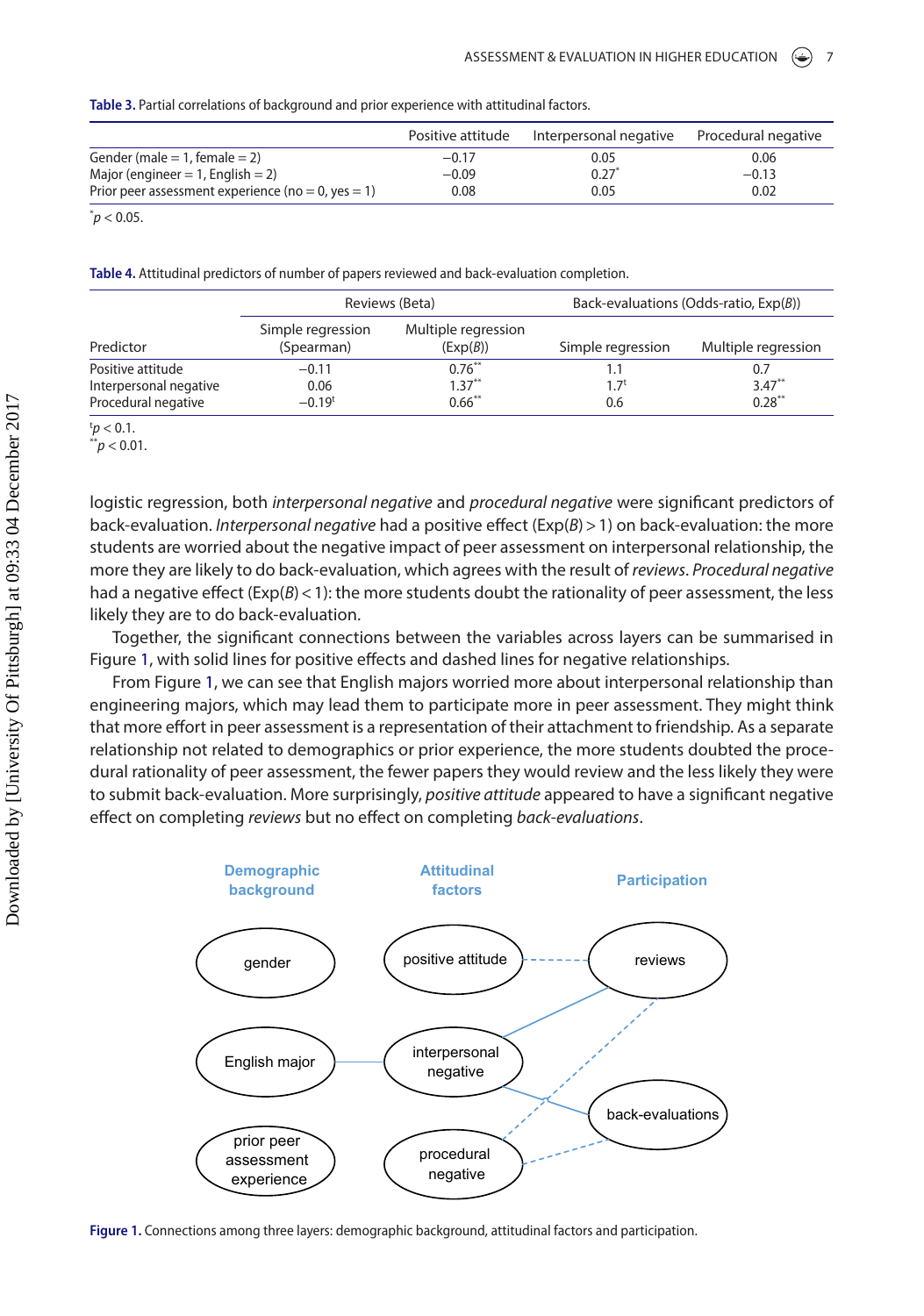#### **General discussion**

The aim of this study was to investigate the impact of attitudes upon participation in peer assessment with English and engineering majors. There were several important findings.

*Positive attitude has a significant negative impact on one predictor of peer assessment participation: the number of papers reviewed.* People generally perform better when they have more positive conceptions regarding a task because their positive conceptions make them feel more competent at the task (Brown et al. [2009](#page-11-17)). This would suggest that students who have a more positive conception of peer assessment would tend to participate more in peer assessment. However, we found the opposite pattern.

<span id="page-8-0"></span>To find a possible explanation, we considered another factor of participation which was not an initial focus of our research (i.e. not included in the survey): comment length. We hypothesised that the reviewers with more positive attitudes might tend to write more comments for each paper, and then get tired (or run out of time). We obtained reviewing data from SWoRD and computed the mean comment length (in characters) reviewers wrote for each paper: engineering students ( $M_{\text{assignment}}$  = 349, SD<sub>assignment1</sub> = 254,  $M_{\text{assignment2}} = 285$ , SD<sub>assignment2</sub> = 205), English students ( $M_{\text{assignment1}} = 856$ , SD $_{\text{assignment1}}^{\text{D}} = 644$ ,  $M_{\text{assignment2}}^{\text{D}} = 323$ ,  $SD_{\text{assimmetry}} = 245$ ). Then we computed a correlation between the average comment length reviewers wrote for each paper with the number of papers reviewed. We focused on the case of the engineering majors who were especially reticent to do reviewing and provided a large enough *N* to conduct this correlation analysis with strong statistical power. There was a strong negative correlation for the first assignment (*r* = −0.50\*\*) and a weak negative correlation for the second assignment (*r* = −0.09). The negative correlation, especially for the first assignment, provides support for a 'getting tired' hypothesis that could explain the negative relationship between *positive attitude* and *reviews*. This explanation is also consistent with the lack of a negative effect on back-evaluation: those are much shorter/faster to complete and therefore less likely to involve students getting tired from giving in-depth feedback.

<span id="page-8-1"></span>*Concerns about the negative effects of peer assessment on interpersonal relationships may encourage students' peer assessment participation.* Peer assessment is an inherently social and collaborative learning process in which students, by assessing each other, learn with and from each other as peers. Although reviewers' perception and attitudinal factors have been extensively studied in peer assessment research and some students have reported that peer assessment had hindered their relationships with peers (Planas Lladó et al. [2014](#page-12-21)), few studies focus on the relationship between reviewers' interpersonal concern and peer assessment participation. In the context of team research, Edmondson [\(1999\)](#page-11-18) argued that psychological safety, 'a sense of confidence that the team will not embarrass, reject, or punish someone for speaking up' (354), facilitated learning behaviours. Similarly, in peer assessment, if learners have fewer concerns about others' reactions to feedback, they will contribute more to the learning process, i.e. have higher levels of participation in peer assessment. However, we found the opposite relationship. We hypothesised that the students who were more worried about hurting interpersonal relationships were the ones generally placing more value on supporting others and therefore were more likely to help others, such as providing peer feedback to other students. Future research should examine whether conscience or altruism is a critical underlying factor of peer assessment participation, rather than having this interpersonal concern about peer assessment in particular.

*Concerns about the procedural rationality of peer assessment may discourage students' peer assessment participation.* It is a commonly held belief that teachers are the authority in class and the proper assessors of students' learning performance, especially in the context of Chinese culture. In our survey, for the statement 'I prefer to get feedback only from my teacher', more than 31% respondents agreed or strongly agreed, with another 32% undecided. Consequently, students tend to be reluctant to assume the responsibility to assess and thus participate less often in peer assessment. Furthermore, doubting the validity of peer assessment may be due to a lack of confidence in both their own grading and peers' grading, and reflect their concern of the fairness of peer assessment (Kaufman and Schunn [2011](#page-11-9)). In our survey, for the statement 'I doubt the fairness of peer review', more than 34% respondents agreed or strongly agreed, with another 27% undecided. For statement 'I think I am competent enough to review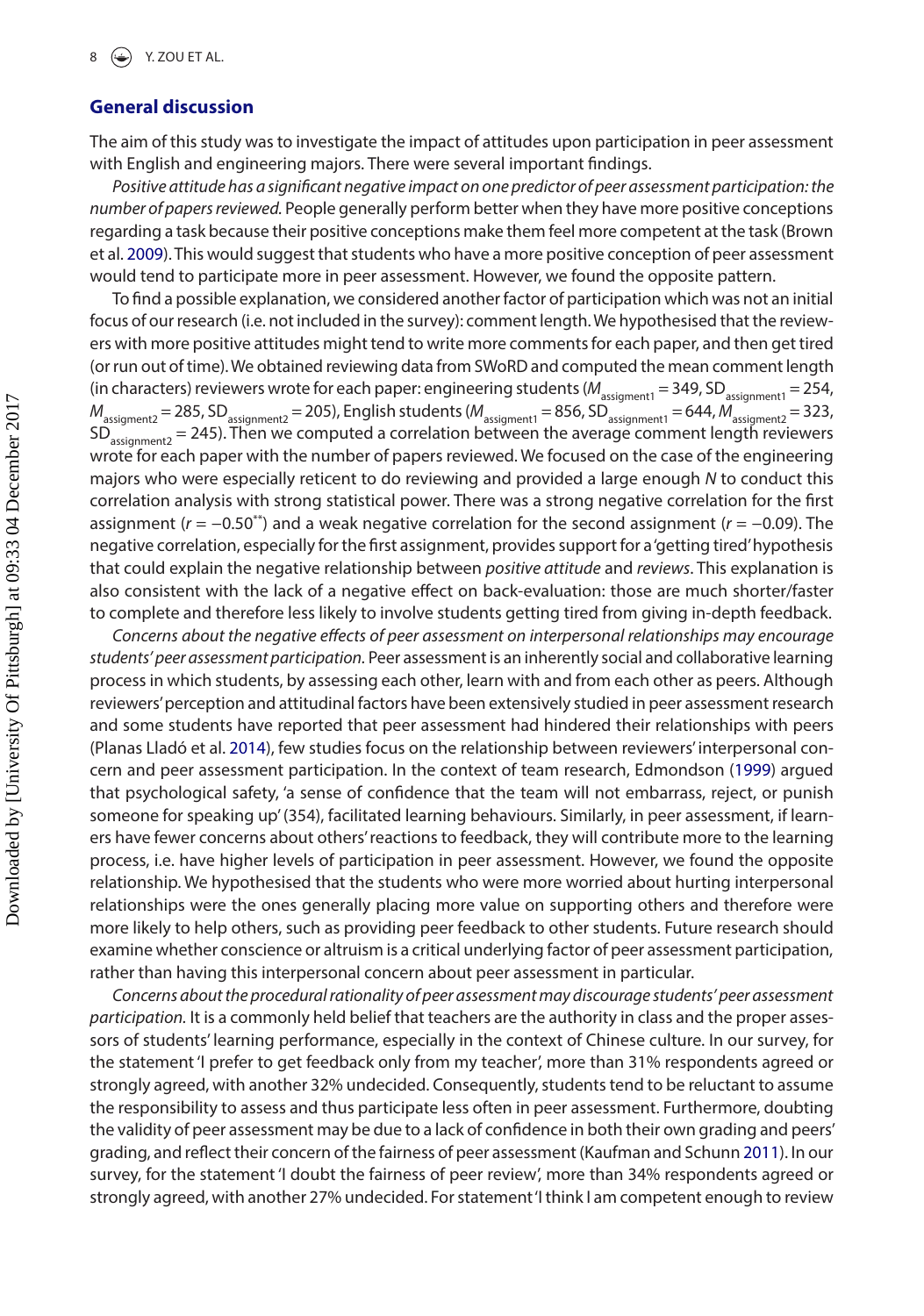my peer's paper', more than 26% respondents disagreed or strongly disagreed, with 38% undecided. With these concerns, students may lack the motivation to engage fully in peer assessment process.

<span id="page-9-7"></span><span id="page-9-6"></span>*Gender was indirectly associated with differences in participation*. In addition to examining attitudinal factors, our study also investigated the impact of demographic factors on peer assessment participation. Although the literature abounds with studies on gender and peer assessment, most studies focus on the impact of gender on rating, reliability, group work process, achievement and attitude (Wen and Tsai [2006;](#page-12-9) Sasmaz Oren [2012;](#page-12-22) Takeda and Homberg [2014\)](#page-12-23). Few studies explored the effect of gender on peer assessment participation. Although our study found that female students participated significantly more than male students did, the discipline effect was much larger than the gender effect, and much of the gender effect was likely due to discipline.

*Academic background showed large peer assessment participation differences.* As expected, English students participated significantly more than did engineering students in our study. English students are generally more motivated to study English and hence are likely to devote more effort to all aspects of English learning, including English writing. Lower motivation to write in engineering students appeared to translate into a low number of papers reviewed and a lower likelihood of doing even the simple back-evaluation step. Our study thus reinforced the importance of motivation towards language learning. Indeed, motivation generally plays an important self-regulatory role in learning processes (Pintrich [1999](#page-12-24)) and appears to encourage learners to participate more in the learning activities like peer assessment. However, our analyses also suggested that differences in beliefs about the benefits of peer assessment was only a small part of the academic background difference; instead differences in concerns about interpersonal issues was the largest difference between the majors.

<span id="page-9-5"></span><span id="page-9-3"></span><span id="page-9-1"></span>*Prior peer assessment experience is also a critical factor in peer assessment participation.* Research has often shown that prior knowledge is an important factor in learning. For example, learners with prior experience/knowledge are able to better deal with strong working memory capacity limitations with the help of an organised knowledge base (Ericsson and Kintsch [1995](#page-11-19)). Furthermore, classroom routines have long been known to be important for learner participation (Leinhardt, Weidman, and Hammond [1987](#page-11-20)). Accordingly, resistance from lack of prior experience has been a common concern for instructors implementing peer assessment. Our study further supports the perspective: while many of the students already had prior experience with peer assessment, lack of such experiences did lead to different degrees of participation in peer assessment. If more instructors include peer assessment activities in their classes, students' acceptance and performance in peer assessment will gradually improve.

#### *Implications for instruction*

<span id="page-9-2"></span>Gardner and Lambert ([1972](#page-11-21)) maintained that attitude and motivation were central to successful language learning, and that motivation to learn a foreign language was affected by the attitude and readiness to be identified with the foreign language community. Accordingly, instructors may commonly focus on the benefits of peer assessment to boost learning motivation. However, our study does not support this approach. Instead, we found that the strongest predictors involved concerns about peer assessment. Instead of highlighting the benefits of peer assessment, teachers also need to focus more on students' normative beliefs about the interdependence of students upon each other and address the concerns about procedural rationality of peer assessment. This could be done by helping students develop confidence in their own and their peers' capability as reviewers through specific training programmes. How to move (at least a portion of) the responsibility for assessment from the teacher to the students should be the focus of future research.

<span id="page-9-4"></span><span id="page-9-0"></span>Furthermore, prior research has highlighted that students' negative attitude could discourage use of peer assessment (Cohen [1988](#page-11-22); McNeil [1988](#page-11-23)). However, our study finds that some negative attitudes, e.g. *interpersonal negative*, may also enhance the depth of participation in peer assessment. This finding suggests that there should be more discussion of how to enhance peer assessment participation by arousing students' attachment to friendship among peers, which may in turn increase voluntary participation in peer assessment.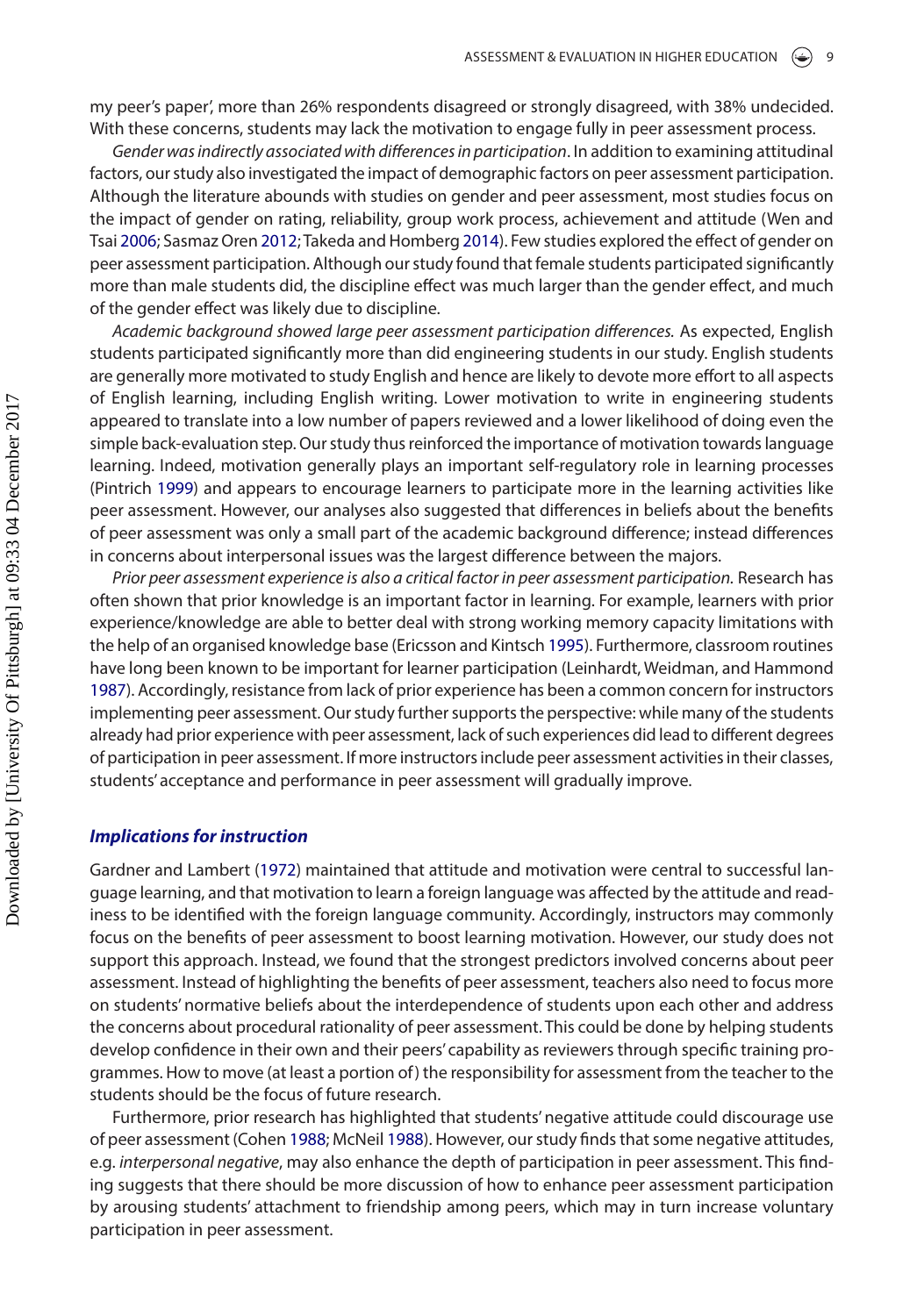#### *Limitations and future work*

The analyses presented here were fundamentally correlational in nature, and strong claims about causality cannot be made. However, through including a number of demographic variables that are likely to be relevant, we ruled out a number of important confounds. Furthermore, attitudes are sometimes difficult to manipulate experimentally. Nonetheless, it will be important to conduct experimental studies in the future to test the causal nature of the relationships observed here.

Most of the participants in the survey are those who submitted essays on SWoRD. Those who did not submit an essay were not likely to take the survey since they had no peer assessment experience, which made the sampling biased towards the volunteer sample. Future research should better include those who have no online peer review experience to get a more comprehensive picture. Furthermore, we examined only two indicators – number of papers reviewed and back-evaluation completion – to measure student participation in peer assessment. Future studies could take more aspects into consideration, such as the length of comments, the number of comments per paper, comment word density and the sentence variety of comments.

This study only examined two different majors, which differ in many aspects. In the future, the attitudes and participation in peer assessment of other majors should also be examined, particularly teasing apart the ability to write in English from the importance placed on English for career goals and the general interest in English per se. Furthermore, we examined students at relatively strong research-oriented institutions. Less academically oriented students may show different patterns.

The current research has highlighted that a number of demographic features of potential relevance to peer review practices naturally tend to be confounded. For example, academic major was strongly correlated with gender in our sample, and will tend to be confounded in general. Such natural confounds calls for research from larger samples that allow for more systematic decoupling of underlying factors. In addition, samples drawn at different developmental time points can help untangle different effects of structural factors like gender and experiential factors like academic majors.

Finally, it is important to replicate and further investigate the causes of the negative relationship between *positive attitude* and student participation in peer assessment. We provided some support for a getting-tired-effect, but this should be examined in a more direct fashion.

#### **Disclosure statement**

No potential conflict of interest was reported by the authors.

# **Funding**

This work was partially supported by Fundamental Research Funds for the Central Universities [grant number YWF-17-SK-G-22]; National Natural Science Foundation of China [grant number 71573065]; and Online Education Research Foundation of China's MOE Research Center for Online Education [grant number 2016YB130].

#### **Notes on contributors**

*Yan Zou* is a lecturer in the School of Foreign Languages, Beihang University. She has been teaching English as a foreign language and doing research in this field for more than ten years. Her research covers second language acquisition and peer assessment in academic writing. She has also written and published some articles on learning performance, classroom assessment and teaching practice. She has visited LRDC for a year.

*Christian Dieter Schunn* is a professor and senior cognitive scientist working with Learning Research & Development Center (LRDC) at the University of Pittsburgh. His research interest extends to a wide range of cognitive studies involving STEM reasoning and learning, web-based peer interaction and instruction, neuroscience of complex learning and engagement and learning. He is the founder of an online peer review system (SWoRD), which is widely used in USA, China, and some European countries.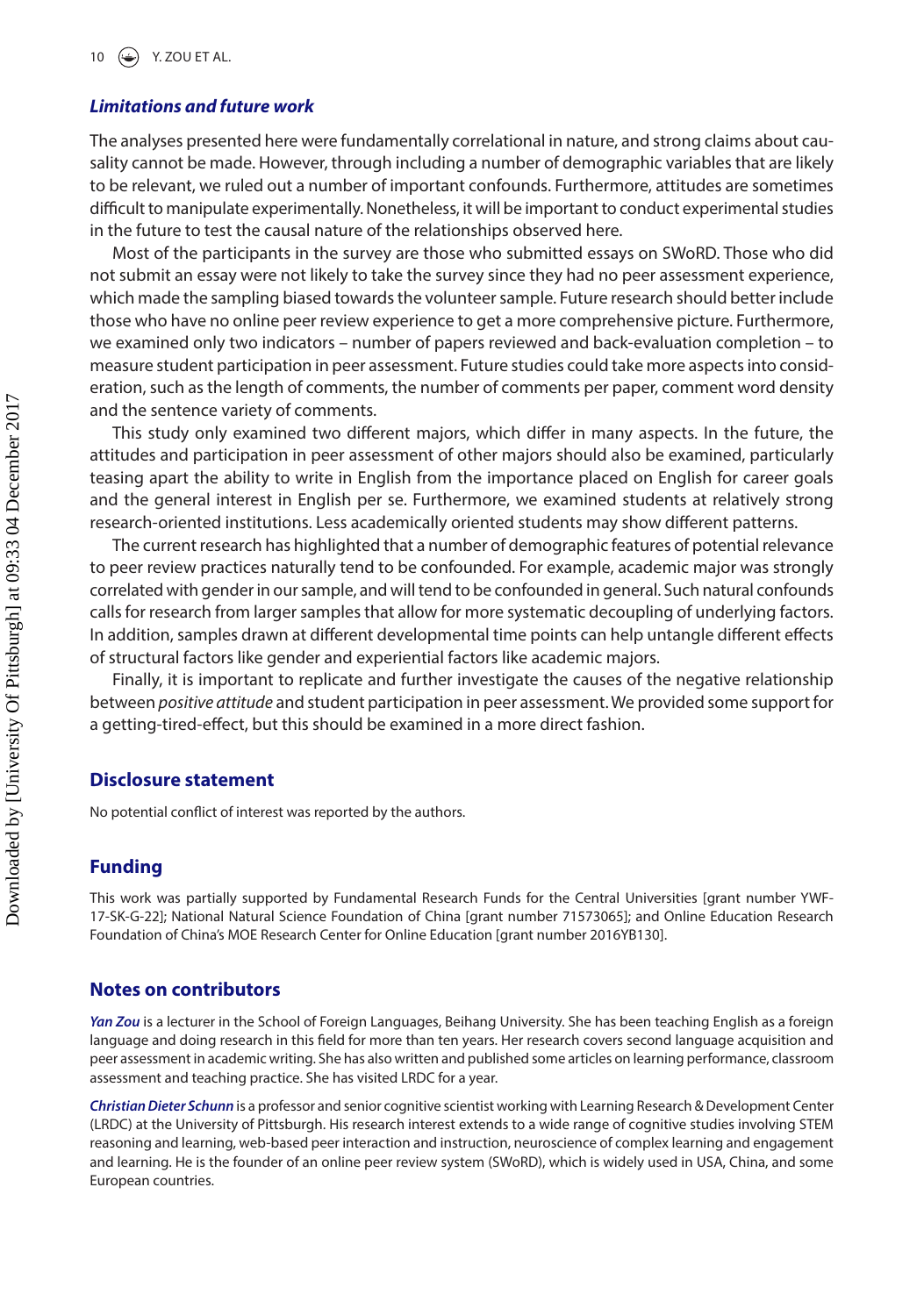*Yanqing Wang* is an associate professor working with the School of Management, Harbin Institute of Technology, China. He is the founder of an information system (EduPCR), which is dedicated to peer code review in educational contexts. His recent research interests include peer assessment, peer code review, reviewer assignment problem, gamification of peer learning and innovation & entrepreneurship. He has visited LRDC for a year.

 *Fuhui Zhang* is an associate professor working with the School of Foreign Languages, Northeast Normal University in China. She has been teaching and researching English writing and peer review over eight years. Her research interest lies in how writing and peer review help improve students' critical thinking skills. Her PhD thesis is on the interplay of peer review and writing goals in revision. She has visited LRDC for a year.

# **ORCID**

*Yanqing Wan[g](http://orcid.org)*  <http://orcid.org/0000-0002-5961-0482>

#### **References**

- <span id="page-11-3"></span>Berg, E. C. [1999](#page-1-4). "The Effects of Trained Peer Response on ESL Students' Revision Types and Writing Quality." *Journal of Second Language Writing* 8 (3): 215–241.
- <span id="page-11-17"></span>Brown, G. T. L., S. E. Irving, E. R. Peterson, and G. H. F. Hirschfeld. [2009](#page-8-0). "Use of Interactive–Informal Assessment Practices: New Zealand Secondary Students' Conceptions of Assessment." *Learning and Instruction* 19 (2): 97–111.

<span id="page-11-13"></span>Brown, S., and P. Knight. [1994.](#page-2-0) *Assessing Learners in Higher Education*. London: Kogan.

- <span id="page-11-1"></span>Cheng, Kun-Hung, H. T. Hou, and S. Y. Wu. [2014](#page-1-5). "Exploring Students' Emotional Responses and Participation in an Online Peer Assessment Activity: A Case Study." *Interactive Learning Environments* 22 (3): 271–287.
- <span id="page-11-12"></span>Cheng, W., and M. Warren. [2005](#page-2-1). "Peer Assessment of Language Proficiency." *Language Testing* 22 (1): 93–121.
- <span id="page-11-15"></span>Cho, K., and C. D. Schunn. [2007.](#page-3-0) "Scaffolded Writing and Rewriting in the Discipline: A Web-based Reciprocal Peer Review System." *Computers & Education* 48 (3): 409–426.
- <span id="page-11-0"></span>Cho, K., C. D. Schunn, and R. W. Wilson. [2006](#page-1-6). "Validity and Reliability of Scaffolded Peer Assessment of Writing from Instructor and Student Perspectives." *Journal of Educational Psychology* 98 (4): 891–901.
- <span id="page-11-22"></span>Cohen, D. K. [1988](#page-9-0). "Educational Technology and School Organization." In *Technology in Education: Looking toward 2020*, edited by R. S. Nickerson and P. P. Zodhiates, 231–264. Mahwah, NJ: Lawrence Erlbaum Associates.
- <span id="page-11-7"></span>Collimore, L., D. E. Paré, and S. Joordens. [2015](#page-2-2). "SWDYT: So What Do You Think? Canadian Students' Attitudes about PeerScholar, an Online Peer-Assessment Tool." *Learning Environments Research* 18 (1): 33–45.
- <span id="page-11-18"></span>Edmondson, A. C. [1999.](#page-8-1) "Psychological Safety and Learning Behavior in Work Teams." *Administrative Science Quarterly* 44: 350–383.
- <span id="page-11-19"></span>Ericsson, K. A., and W. Kintsch. [1995](#page-9-1). "Long-Term Working Memory." *Psychological Review* 102: 211–245.
- <span id="page-11-21"></span>Gardner, R. C., and W. E. Lambert. [1972.](#page-9-2) *Attitudes and Motivation: Second Language Learning*. New York: Newbury House.
- <span id="page-11-5"></span>Gatfield, T. [1999](#page-1-7). "Examining Student Satisfaction with Group Projects and Peer Assessment." *Assessment and Evaluation in Higher Education* 24 (4): 365–377.
- <span id="page-11-16"></span>Gehringer, E. F. [2010](#page-3-1). "Expertiza: Managing Feedback in Collaborative Learning." In *Monitoring and Assessment in Online Collaborative Environments: Emergent Computational Technologies for E-Learning Support*, edited by A. A. Juan, T. Daradoumis, F. Xhafa, S. Caballe, and J. Faulin, 75–96. Hershey, Pennsylvania: IGI Global.
- <span id="page-11-14"></span>Gu, Z. W. [2007.](#page-2-3) "An Analysis of Chinese Non-English Majors' English Learning Beliefs." *Foreign Languages Education* 28 (5): 49–54.
- <span id="page-11-4"></span>Jhangiani, R. S. [2016](#page-1-8). "The Impact of Participating in a Peer Assessment Activity on Subsequent Academic Performance." *Teaching of Psychology* 43 (3): 180–186.
- <span id="page-11-9"></span>Kaufman, J. H., and C. D. Schunn. [2011.](#page-2-4) "Students Perceptions about Peer Assessment for Writing: Their Origin and Impact on Revision Work." *Instructional Science* 39 (3): 387–406.
- <span id="page-11-20"></span>Leinhardt, G., C. Weidman, and K. M. Hammond. [1987.](#page-9-3) "Introduction and Integration of Classroom Routines by Expert Teachers." *Curriculum Inquiry* 17 (2): 135–176.
- <span id="page-11-2"></span>Li, H., Y. Xiong, X. Zang, M. L. Kornhaber, Y. Lyu, K. S. Chung, and H. K. Suen. [2016.](#page-1-9) "Peer Assessment in the Digital Age: A Meta-Analysis Comparing Peer and Teacher Ratings." *Assessment & Evaluation in Higher Education* 41 (2): 245–264.
- <span id="page-11-8"></span>Lin, S. S., E. Z. F. Liu, and S. M. Yuan. [2002.](#page-2-5) "Student Attitude toward Networked Peer Assessment: Case Studies of Undergraduate Students and Senior High School Students." *International Journal of Instructional Media* 29 (2): 241.
- <span id="page-11-11"></span>Liu, N. F., and D. Carless. [2006.](#page-2-6) "Peer Feedback: The Learning Element of Peer Assessment." *Teaching in Higher Education* 11 (3): 279–290.
- <span id="page-11-6"></span>Liu, E. Z. F., and S. M. Yuan. [2003.](#page-1-10) "A Study of Students' Attitudes toward and Desired System Requirement of Networked Peer Assessment System." *International Journal of Instructional Media* 30 (4): 349–354.
- <span id="page-11-10"></span>McGarr, O., and A. M. Clifford. [2013.](#page-2-7) "'Just Enough to Make You Take It Seriously': Exploring Students' Attitudes towards Peer Assessment." *Higher Education* 65 (6): 677–693.
- <span id="page-11-23"></span>McNeil, L. M. [1988.](#page-9-4) *Contradictions of Control: School Structure and School Knowledge*. New York: Routledge.